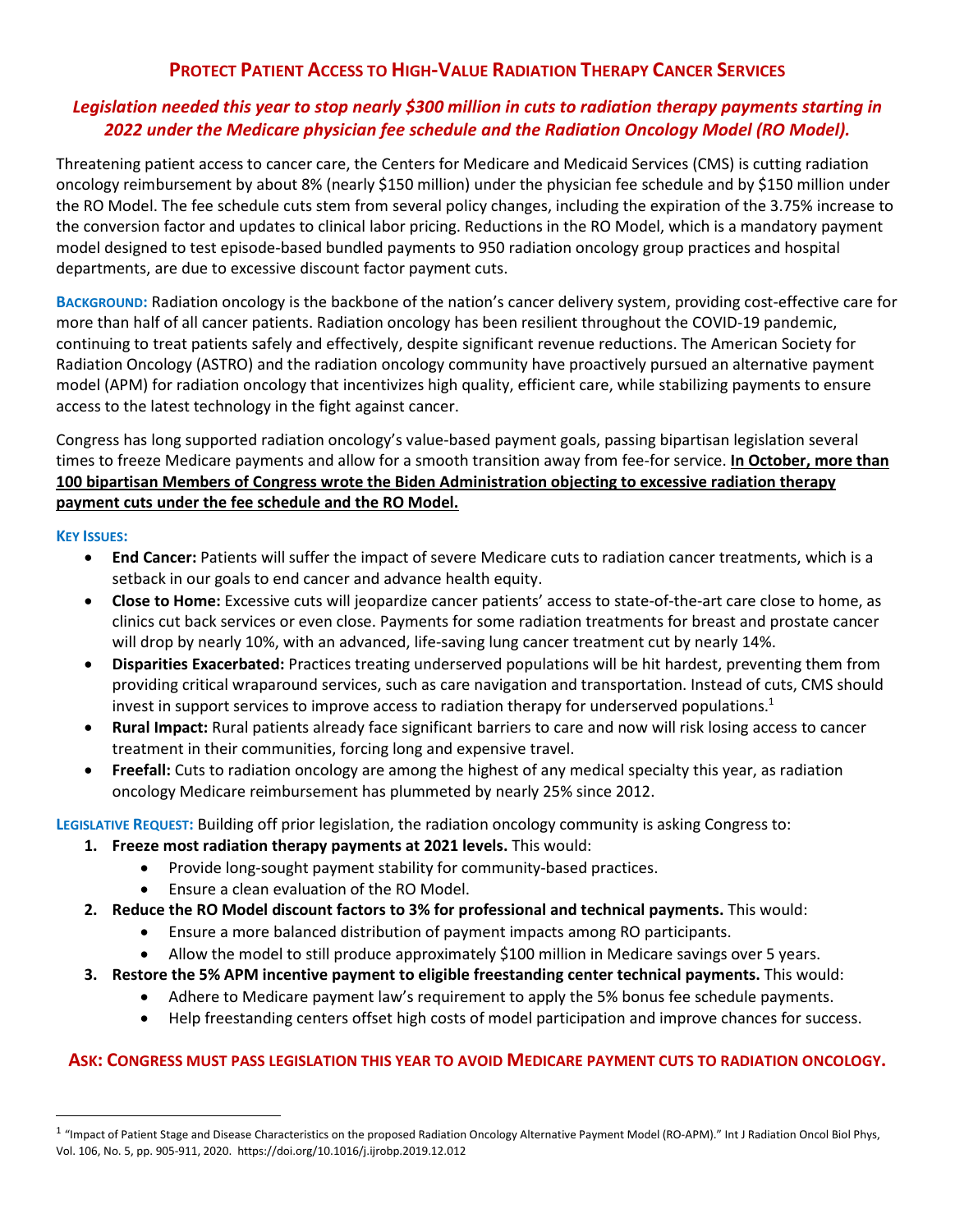#### **STORIES FROM THE RADIATION ONCOLOGY FRONTLINES**

"**My practice would close.** I practice in an underserved area with a high proportion of Medicaid patients. The "profit margin" has been low for over a decade, but an additional cut would lead to the department closing. This is one of the poorest cities in Pennsylvania and there is no other Radiation Oncology department in this city. **Patients would then need to travel for their care, but a lot of them do not own cars and struggle to pay for basic necessities, so traveling for their cancer care is unlikely.**"

#### *--Pennsylvania Radiation Oncologist*

"**The unending stream of cuts to radiation oncology reimbursement will prohibit my practice from responsibly caring for all those in need.** For all patients, both insured and uninsured, we focus on using the best possible means of treating patients as our top priority. Very often, this necessitates the use of materials and techniques for which we incur substantial additional cost without any additional reimbursement. Though it is already a substantial financial challenge, we've been able to continue the "best treatment first, cost consideration second" approach. However, **cuts of this magnitude will undoubtedly have an adverse impact on our ability to utilize all available resources to optimize patient treatment.**"

*--Alabama Radiation Oncologist* 

#### **CONGRESSIONAL OVERSIGHT LETTERS OPPOSING MEDICARE CUTS**

#### *Letter led by Reps. Brian Higgins (D-N.Y.) and Brian Fitzpatrick (R-Pa.)*

*The letter from 67 members of the House noted that, "Emerging from COVID-19, radiation oncologists are struggling to treat patients that missed screenings and now require more complex treatments for more advanced cancers," but that the extreme cuts "threaten the ability of patients, particularly underserved populations, to receive state-of-the-art care close to home." The representatives said they "remain committed to an alternative payment model for radiation therapy services that improves quality, stabilizes reimbursement, and reduces disparities, but we are concerned that these severe cuts create instability and undermine the transition to value-based payment." Read the letter [here.](https://www.astro.org/ASTRO/media/ASTRO/News%20and%20Publications/PDFs/Higgins-Fitzpatrick_ROModelLetter.pdf)* 

#### *Letter led by Sens. Debbie Stabenow (D-Mich.) and Richard Burr (R-N.C.)*

*A group of 18 senators led by the Senate Finance Committee's longstanding supporters of radiation oncology wrote, "We are concerned that devaluing [radiation therapy] services could have chilling effects on patient access to life-saving care and urge CMS to mitigate the impact on radiation oncology providers." They also emphasized that "We recognize the valuable role radiation therapy plays in meeting the needs of oncology patients and are concerned these proposed cuts could jeopardize access to highquality treatment." Read the letter [here.](https://www.astro.org/ASTRO/media/ASTRO/News%20and%20Publications/PDFs/Stabenow-Burr_RadoncLetter.pdf)* 

### *Quad Caucus Letter led by Reps. Tony Cárdenas (D-Calif.) and Bobby Rush (D-Ill.)*

*The letter from 27 members of the Congressional Black Caucus, the Congressional Hispanic Caucus, the Congressional Asian Pacific American Caucus and the Congressional Native American Caucus explains that "the impact of the proposed rule could force communitybased cancer clinics, many of which serve minority neighborhoods, to close their doors, lay off staff, and limit Medicare patients." It continues, "The RO Model represents a new opportunity to address health disparities in radiation therapy. Unfortunately, the proposed combined payment cuts undermine the promise of the RO Model and the chance to improve health equity," and that, "Finalizing these proposed CMS rules would undermine the Administration's ongoing efforts to eradicate cancer, and disproportionally impact vulnerable communities that already face poor access to cancer screening and care." Read lette[r here.](https://www.astro.org/ASTRO/media/ASTRO/News%20and%20Publications/PDFs/ROQuad_CaucusLtr.pdf)*